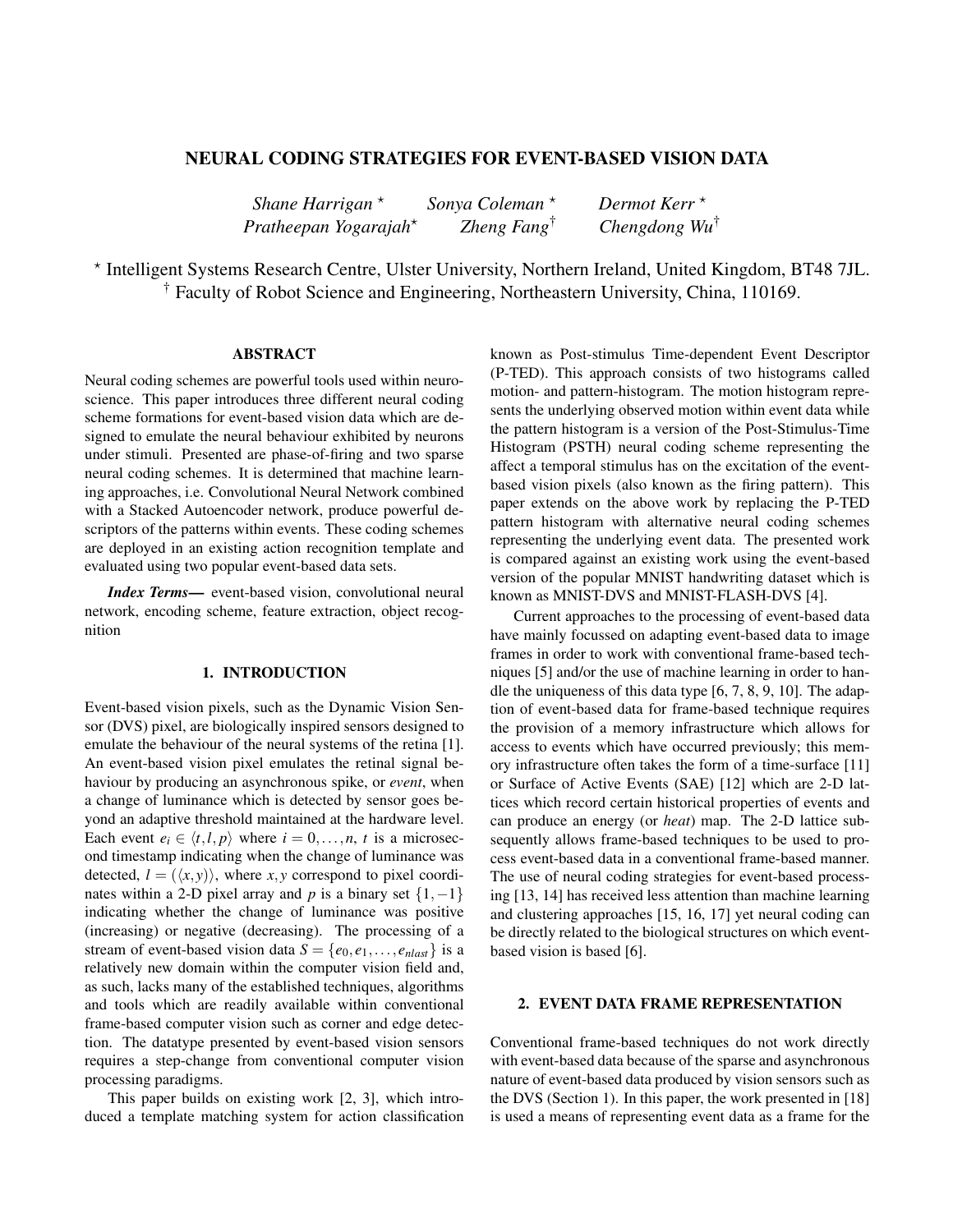neural coding schemes discussed in Section 3. Event data is converted into frame-like representations with four channels. Each cell within the frame-like lattice corresponds to a realworld event-based vision pixel from the device sensor array. The first two channels are used to contain the number of positive and negative events emitted from each event-based vision pixel which can be used to represent the spatial characteristics within the event data. The last two channels are used to contain the temporal ratio  $Z_{i,j} = \frac{t_{i,j} - t_{first}}{t_{i} - t_{first}}$  $\frac{t_{i,j}-t_{first}}{t_{last}-t_{first}}$  where  $t_{i,j}$  is equal to the timestamp of last event occurring at pixel  $(i, j)$ ,  $t_{first}$  is the timestamp *t* of the first event *e*<sup>0</sup> within the event data and *tlast* is the timestamp *t* of the last event *elast* within the event data. The ratios are used to estimate the lifetime of events [19].

#### 3. NEURAL CODING SCHEMES

Neural coding, within the context of the work presented here, refers to the characterisation of the relationship between a stimulus and neuronal responses (individual or ensemble). As both digital and analog information can be encoded by neurons [20], most neural coding strategies should be capable of encoding the artificial neural responses represented within event-based data as shown in [21]. The work presented in [2, 3] focussed on the use of the PSTH neural coding scheme operating over the stream of event data *S* and presented a framework for action recognition known as P-TED. This paper explores the use of sparse [22] and phase-of-firing [23] coding schemes.

We first define the function *SUM*() which is used for summing events within a temporal range as:

$$
SUM(S, t_0, t_1) = |H(S, t_0, t_1)| \tag{1}
$$

where the *SUM*() function returns the number of events between the temporal values of  $t_0$  and  $t_1$  such that  $t_0 \leq e_t \leq t_1$ *within <i>H* where *S* ⊃ *H*(*S*,*t*<sub>0</sub>,*t*<sub>1</sub>) = { $e_i | t_0 ≤ e_i ≤ t_1$ }.

#### 3.1. Phase-of-Firing Coding

The phase-of-firing coding scheme is a temporal coding scheme which counts the number of events in a temporal window where the time references are based on oscillations by mapping an event to the phase of a high frequency oscillation (Figure 1B) [24]. This type of encoding represents the firing pattern characteristic of the event sensors during specific periods of an oscillating amplitude *A*. Oscillations are segmented into four partitions, allowing for four discrete values to be obtained per oscillation (Figure 1D). In the work presented here oscillations are simulated using a waveform function characterised with a temporal increase from 0 to +1 followed by an immediate reset (Figure 1C). Equation 2 shows the partitioning function  $B(A)$  for A to obtain the four values for each partitions of the waveform.

$$
B(A) = \begin{cases} 0 & 0 \le |A| \le 0.25 \\ 1 & 0.25 < |A| \le 0.50 \\ 2 & 0.50 < |A| \le 0.75 \\ 3 & 0.75 < |A| < 1 \end{cases}
$$
(2)

where  $Domain(B) = \{A \in \mathbb{R} | 0 \le A \le 1\}$ . In the case of  $A = 1$ , *A* it subsequently becomes 0, indicating the beginning of the next waveform.

Each waveform produces a feature vector *P* (Equation 3) containing a value for each partition  $P_B$  of the waveform,

$$
P = P_B = SUM(S, t_{start}, t_{finish})
$$
\n(3)

where the *SUM* function (Equation 1) returns the number of events between the temporal values of *tstart* and *tfinish*. Here, *tstart* is the starting time value of the current partition and *tfinish* is the finishing time value of the current partition determined by *B*. All *P* vectors are joined together to produce the final output of the phase-of-firing coding scheme (Equation 4).

$$
Coding_{phase} = ||_{i=1}^{N} P_i = P_1 || \dots || P_N \tag{4}
$$

where *N* is the total number of waveforms produced.

The phase-of-firing coding scheme, in this work, makes use of the spike count at specific time windows which are controlled by reference to *A*. An added benefit of using the phase-of-firing coding scheme is that events produced by event-based vision pixels within a group are likely to occur at the same period of the oscillation and have a strong probability of being encoded together by this scheme. Here, the phase-of-firing coding scheme is referred to as P-TED(POF).

#### 3.2. Sparse Coding

As the term suggests, sparse coding produces a sparse representation of data compared with the original data series on which it is based. Sparse autoencoders [25] are a popular form of sparse coding. Sparse autoencoders are a type of artificial neural network that learn a function  $Q(S) \approx S$  such that the number of output layer neurons is equal to the number of input layer neurons. The autoencoder within the presented work accepts the input of events coded using the phase-offiring scheme (Section 3.1) and uses a sigmoidal activation function. Figure 3 illustrates an autoencoder network using the phase-of-firing encoding (Section 3.1) as input to the network P-TED(SPOF).

A deep-learning approach which combines a convolutional neural network (CNN) with a stacked autoencoder (SAE) architecture has been presented in [26] and this is presented as P-TED(CNN). CNNs are neural networks consisting of multiple layers with several convolution-pooling layer pairs. CNNs are usually designed to recognize shapes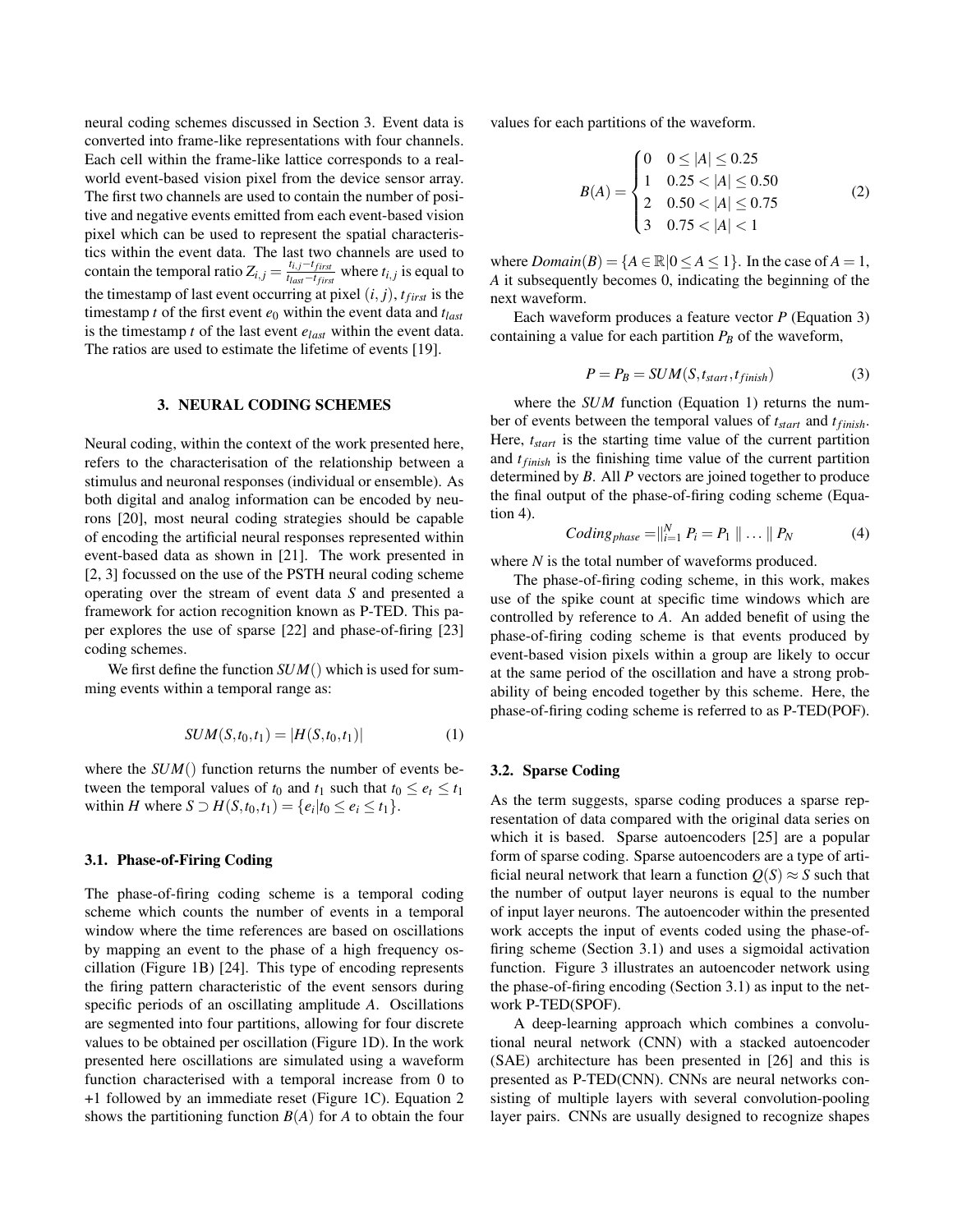

Fig. 1: An illustration of a periodic 2 Hz sinusoidal oscillation (B) overlaying event data (A) each dot representing an event triggered by a sensor on an array ranging from 0 to  $M \times N$  (where *M* and *N* are the width and height of the device array respectfully) and the computer simulation of the oscillation (C) used to form the *Codingphase* histogram (D). Example *tstart* and *tfinish* are also shown.

within images and are known to be location invariant to an extent [27]. CNNs usually involve the convolution of several 2-D filters with an input image at the network convolutional layer and subsampling the output to a smaller size in the pooling layer. The back-propagation algorithm is normally used to learn the weights and filters in order to decrease the overall classification error. An SAE is a neural network consisting of many layers of autoencoders. SAE networks consist of an input layer, several unsupervised autoencoders and an output layer. Each autoencoder is trained separately and the output of one autoencoder within the hidden layer is used as input for the next layer. P-TED(SPOF) and P-TED(CNN) replace the P-TED pattern histogram within the P-TED framework. Figure 2 illustrates the architecture deployed in P-TED(CNN). The P-TED(CNN) CNN accepts  $128 \times 128 \times 4$  event-frame (Section 2) inputs which are passed to four convolutional layers operating a  $3 \times 3$  filter with a step of 2 where the channels for the four convolutional layers is 64, 128, 256 and 512 (as illustrated in Figure 2).

The P-TED(CNN) made use of the rectified linear unit (ReLU) function as the output function of the P-TED(CNN) CNN layers. The output of the CNN layer is given as input to two ResBlock layers, both with  $3 \times 3$  filtering and a stride of 1. The number of channels within the ResBlock layers is 512. ResBlock was used to combat the vanishing feature problem within CNN architectures because of the high sensitivity of event data. The output of the ResBlock layers is input into a fully connected layer with 1024 nodes. The output of the fully connected layer is input into the auto-encoder structure attached at the end. The SAE portion output uses the midpoint of the final SAE layer (where the feature compression is at its maximum) with the softmax function for classification. For the CNN and the autoencoder, the cross entropy loss function and the Adam optimiser [28] were used in training.

#### 4. EXPERIMENTS

For each coding scheme (Section 3) a version of the P-TED framework presented in [3] is generated with the pattern feature histogram ([3], Section 2) formed (or replaced in the case of the machine learning approaches) in using the coding schemes presented in this paper. Each version of the P-TED framework is evaluated using two datasets discussed in Section 4.1 and results are presented in Section 4.2.

#### 4.1. Datasets

The MNIST-DVS and MNIST-FLASH-DVS [4] are eventbased datasets based on the popular MNIST handwriting dataset. MNIST-DVS and MNIST-FLASH-DVS contains 30,000 samples consisting of 10 classes representing the digit range  $0 - 9$ . Each sample within MNIST-DVS and MNIST-FLASH-DVS contains the event-based response to the corresponding handwriting sample. Each response was captured by simulating programmatic motion (or in the case of MNIST-FLASH-DVS the digit was flashed five times per sample from a static position); the handwritten digit was displayed on a LCD screen for 2-3s with a high contrast and a controlled refresh rate. The high contrast is used to minimise refresh artifacts (as refreshing causes changes in luminance therefore triggering events). MNIST-DVS presents a unique challenges for recognition as event responses are continuous. The first recorded sample of each of the 10 classes within the dataset is selected to form the template which represents that class. In the case of P-TED(POF) and P-TED(SPOF) a 128Hz oscillation is used for the phase-of-firing coding scheme (Section 3.1), as previous research has shown that high oscillation frequency plays a significant role in visual communication [24]. For each 2 second MNIST-DVS and MNIST-FLASH-DVS sample, 1024 values are produced under the phase-of-firing coding scheme. For the P-TED(CNN) the datasets are split for training and testing in an 75% / 25% ratio.

## 4.2. Results

Results obtained are presented in Table 1. Each row shows the percentage accuracy obtained when running the P-TED framework using the corresponding coding scheme for the pattern histogram (Section 3). The machine learning coding schemes of P-TED(CNN) and P-TED(SPOF) (Section 3.2) outperform the other coding schemes, likely due to the ability of the architectures to extract temporal features and learn to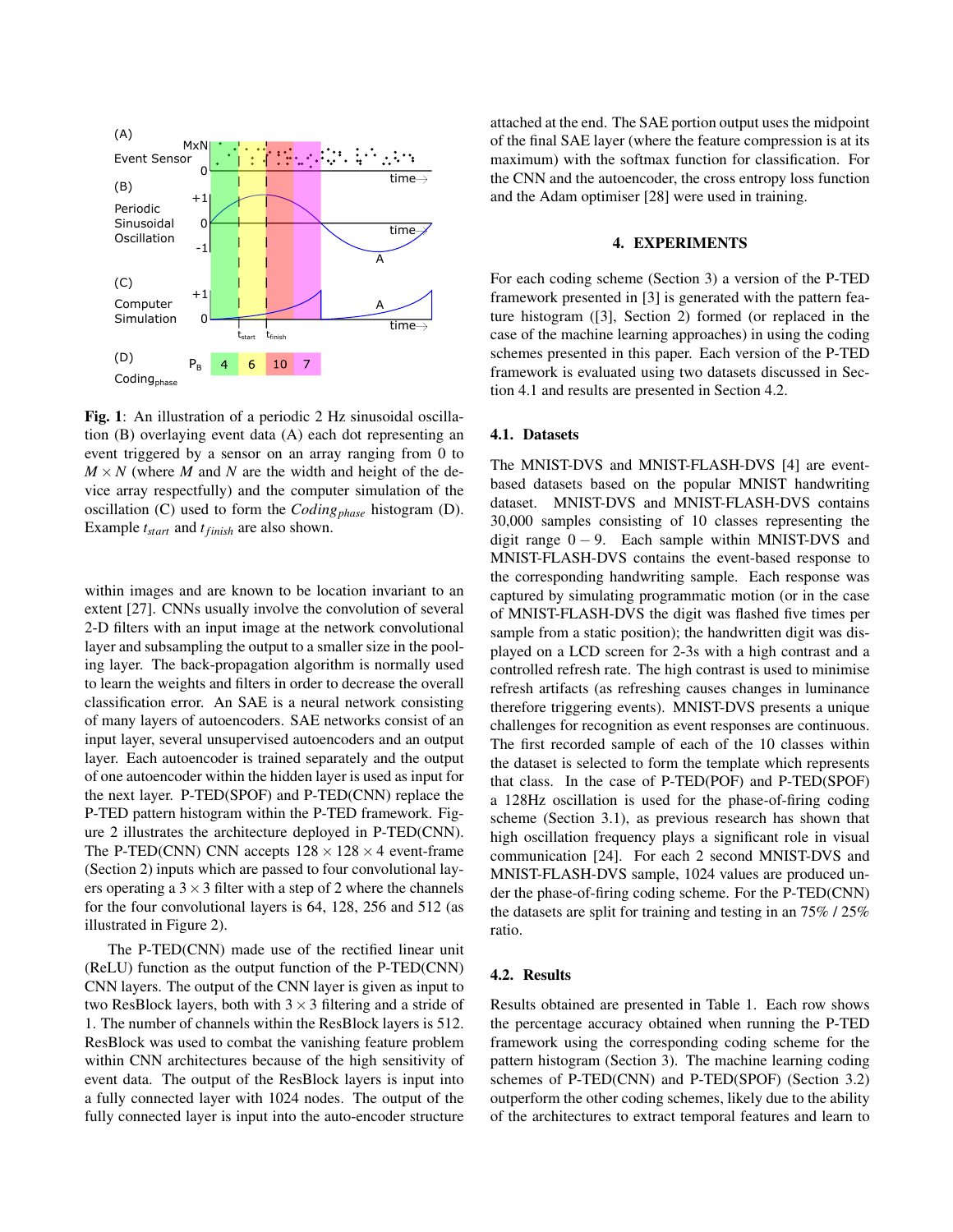

Fig. 2: An illustration of the P-TED(CNN) architecture using a  $M \times N$  event-frame (where *M* and *N* are the width and height of the device array respectfully).



Fig. 3: An illustration of phase-of-firing encoded data inputted into the autoencoder neural network.

Table 1: Recognition accuracy using each type of neural pattern coding scheme over the MNIST-DVS and MNIST-FLASH-DVS datasets.

| Coding Scheme | Data Accuracy              |                        |  |
|---------------|----------------------------|------------------------|--|
|               | $\overline{MNIST-DVS}$ (%) | $MNIST-FLASH-DVS(\% )$ |  |
| P-TED         | 91.73                      | 94.80                  |  |
| P-TED(POF)    | 91.19                      | 96.28                  |  |
| P-TED(SPOF)   | 93.77                      | 94.11                  |  |
| P-TED(CNN)    | 97.32                      | 98.51                  |  |

represent these efficiently. The P-TED(POF) coding scheme (Section 3.1) was the best performing in terms of accuracy after the machine learning techniques (and ranked second in the MNIST-FLASH-DVS portion). The original coding scheme used within [3] was the second best performing in terms of accuracy after the machine learning techniques (and ranked third in the MNIST-FLASH-DVS portion).

### 5. CONCLUSIONS

This paper presents the use of three different neural coding schemes within event-based template matching framework first presented in [3] and compared with the original coding scheme used. The neural coding schemes presented here are phase-of-firing coding (Section 3.1) and two sparse coding (Section 3.2) schemes. Coding schemes are evaluated using the MNIST-DVS and MNIST-FLASH-DVS datasets and results demonstrate that coding schemes which are constructed using machine learning techniques perform best followed closely by phase-of-firing coding. Future work will involve exploration of stacked autoencoders, active learning and adapting other frameworks to work with the coding schemes.

#### 6. REFERENCES

- [1] P. Lichtsteiner, C. Posch, and T. Delbruck, "A 128 x 128 120 dB 15 *µ*s latency asynchronous temporal contrast vision sensor," *IEEE Journal of Solid-State Circuits*, vol. 43, no. 2, pp. 566–576, 2008.
- [2] S. Harrigan, S. Coleman, D. Kerr, and P. Yogarajah, "From retina understanding to neuromorphic vision," in *IEEE world congress on computational intelligence*, Rio de Janeiro, Brazil, 2018.
- [3] S. Harrigan, D. Kerr, S.Coleman, P. Yogarajah, Z. Fang, and C. Wu, "Neuromorphic event-based space-time template action recognition," 8 2019, Irish Machine Vision and Image Processing Conference, IMVIP ; Conference date: 28-08-2019 Through 31-08-2019.
- [4] T. Serrano-Gotarredona and B. Linares-Barranco, "Poker-dvs and mnist-dvs. their history, how they were made, and other details," *Frontiers in neuroscience*, vol. 9, pp. 481, 2015.
- [5] E. Mueggler, C. Bartolozzi, and D. Scaramuzza, "Fast Event-based Corner Detection," in *British Machine Vis. Conf. (BMVC)*, 2017, vol. 1, pp. 1–11.
- [6] B. Ramesh, H. Yang, G. Orchard, N. Anh L. Thi, and C. Xiang, "Dart: distribution aware retinal transform for event-based cameras," *arXiv preprint arXiv:1710.10800*, 2017.
- [7] J. Manderscheid, A. Sironi, N. Bourdis, D. Migliore, and V. Lepetit, "Speed invariant time surface for learning to detect corner points with event-based cameras,"